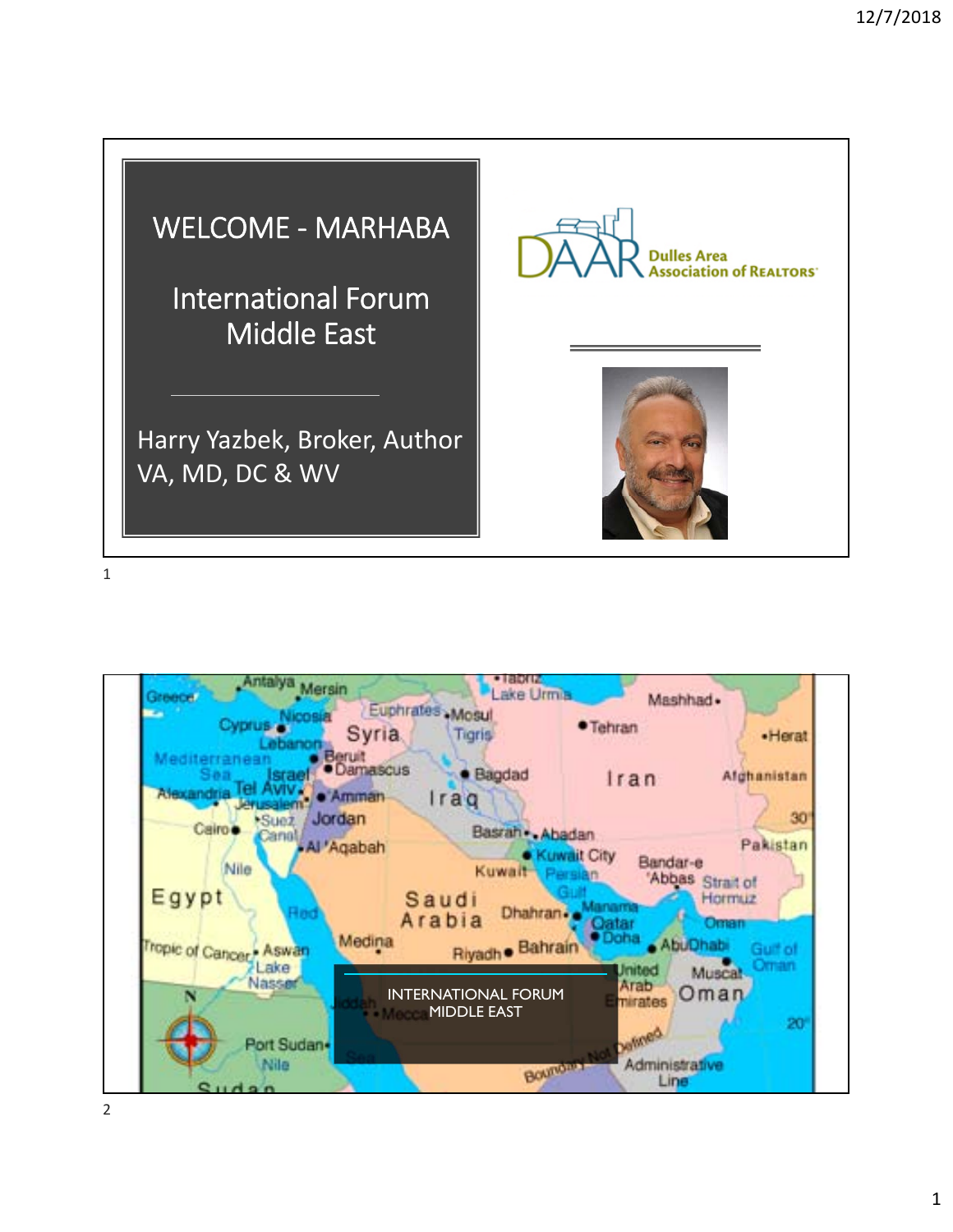

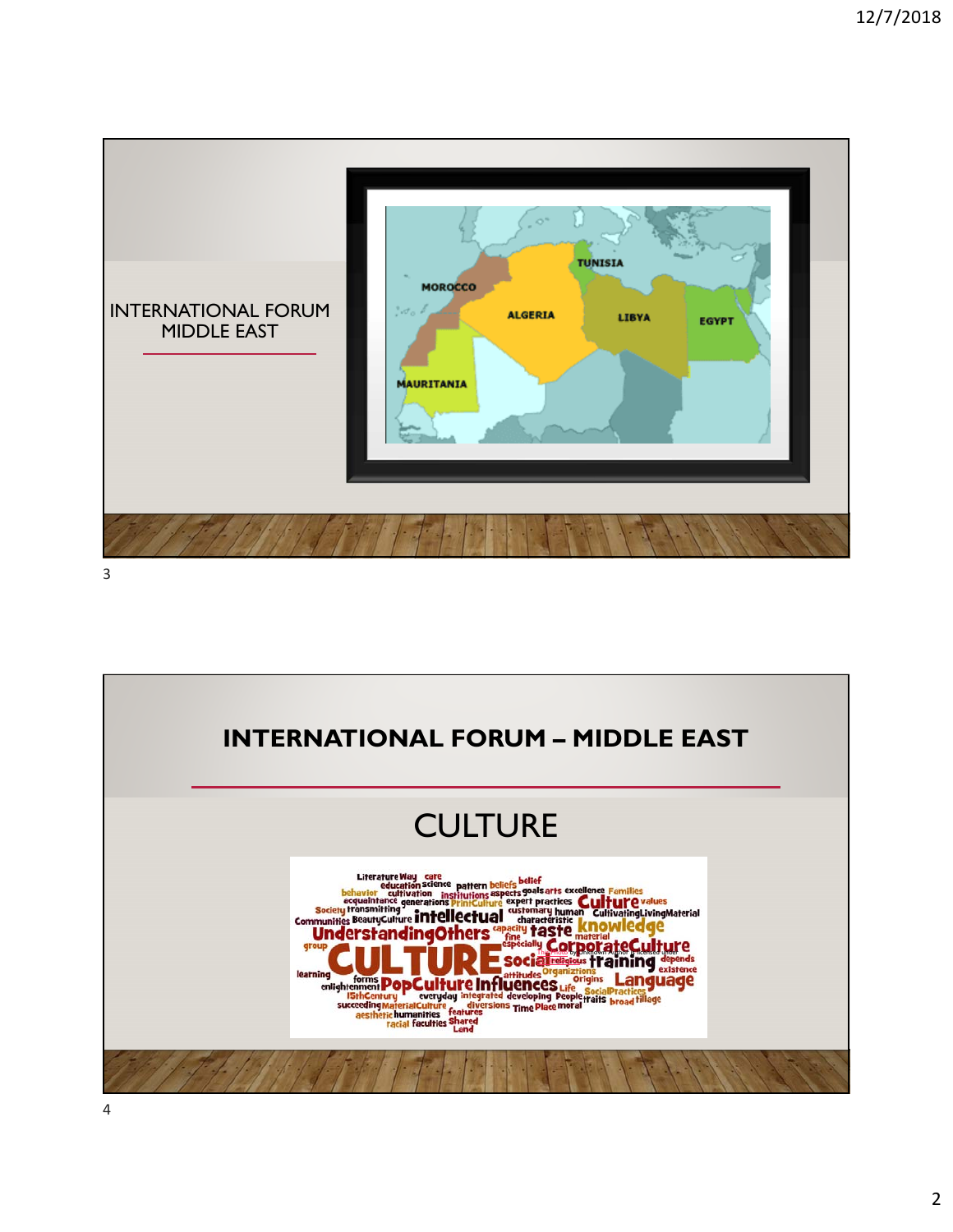

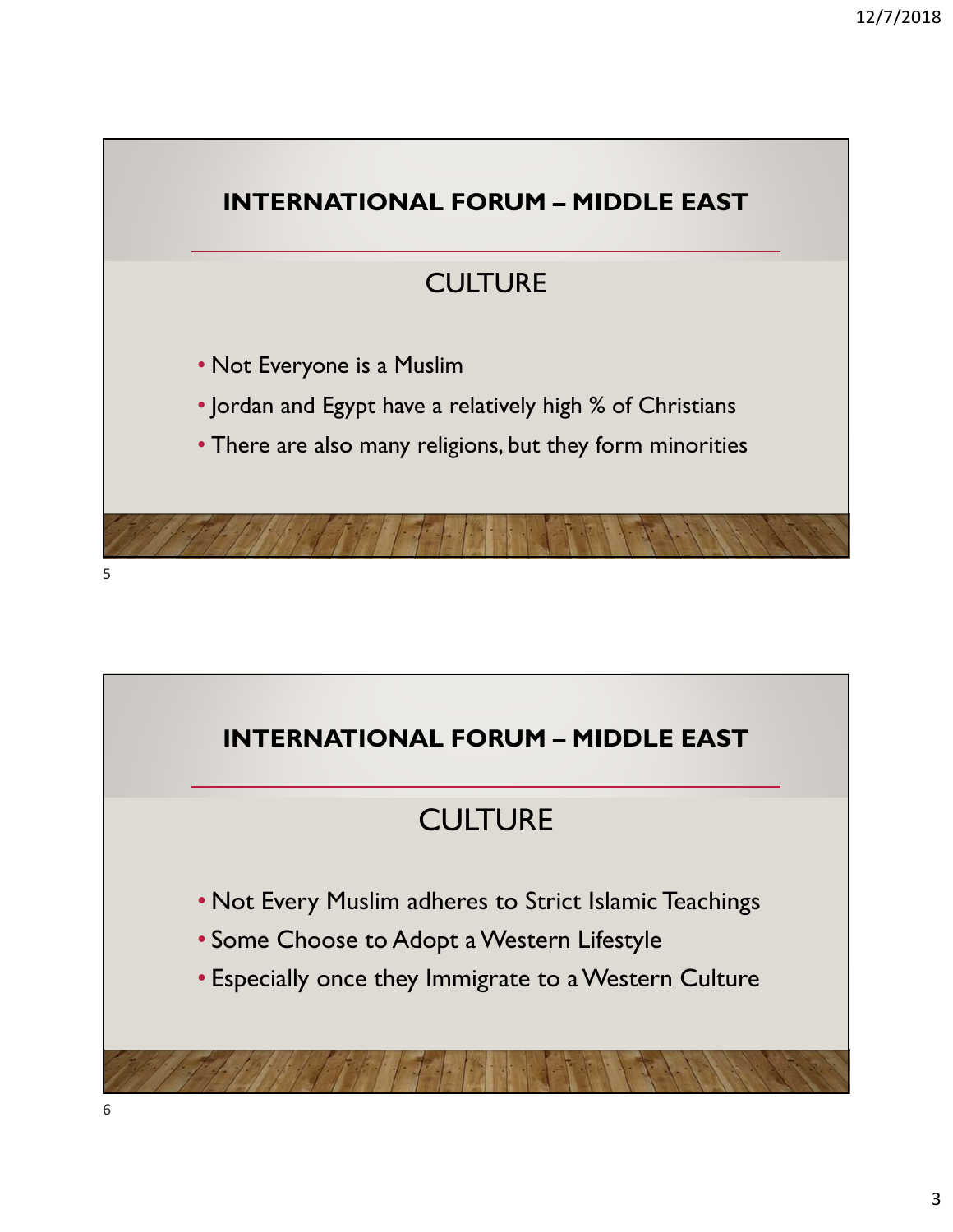

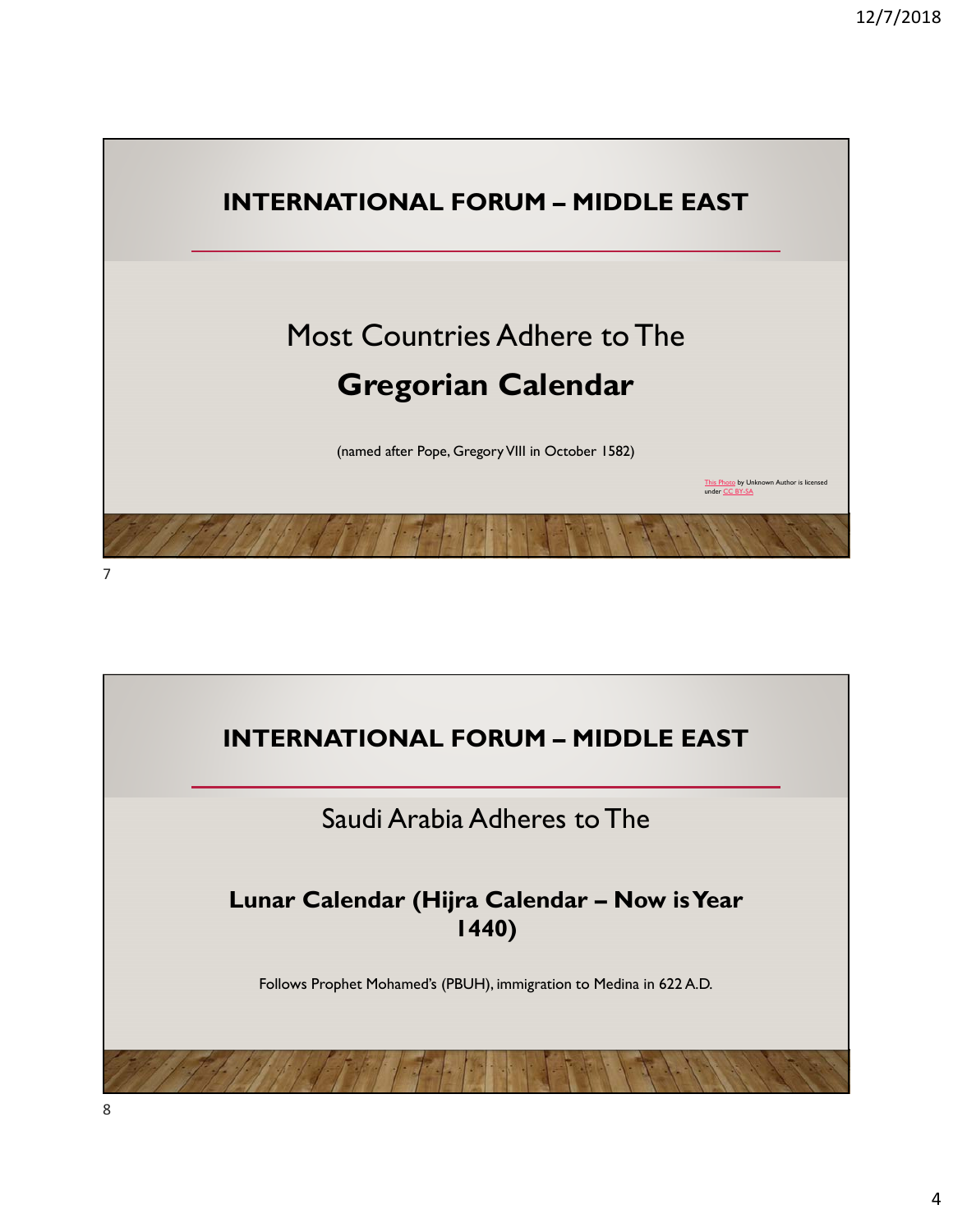

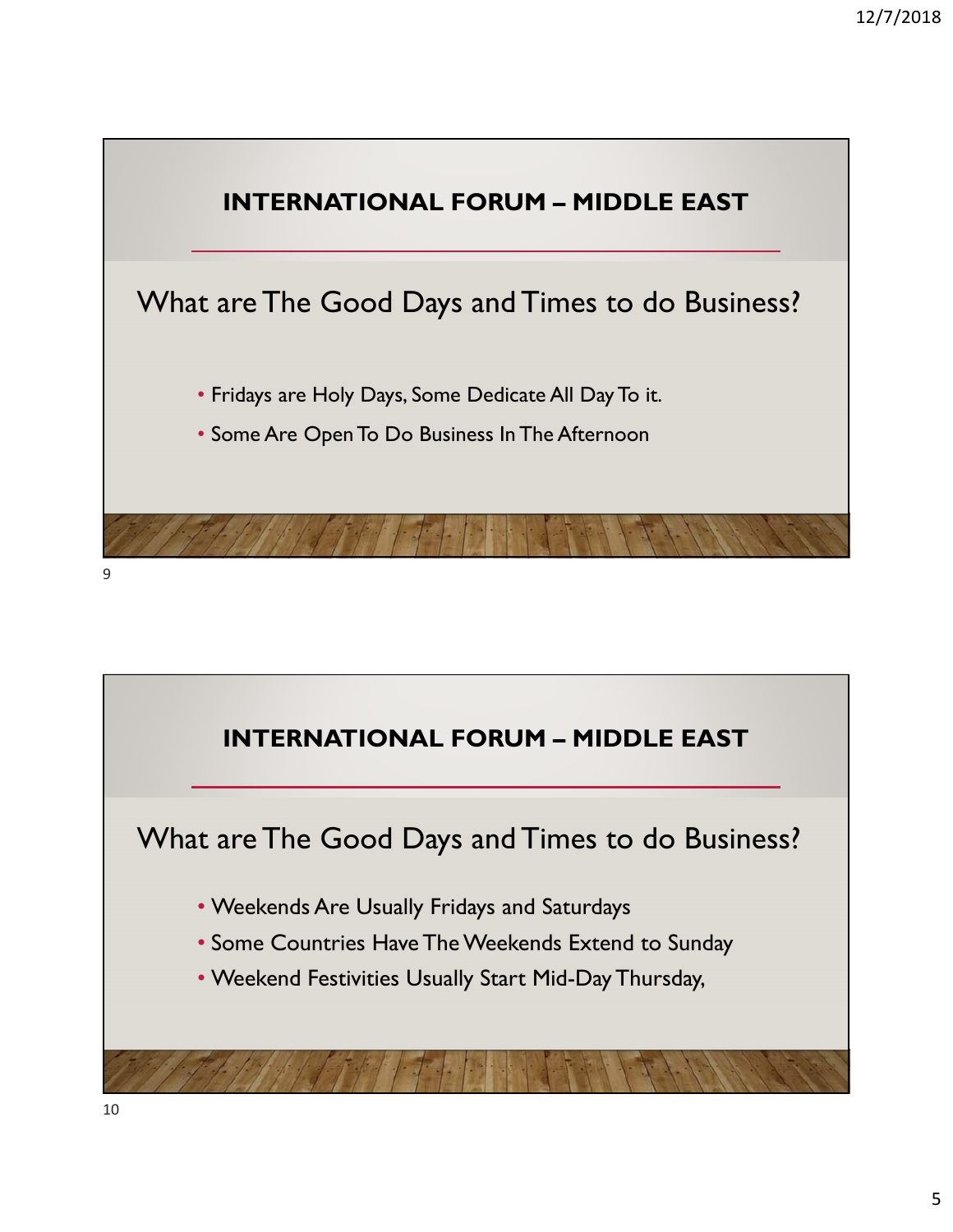

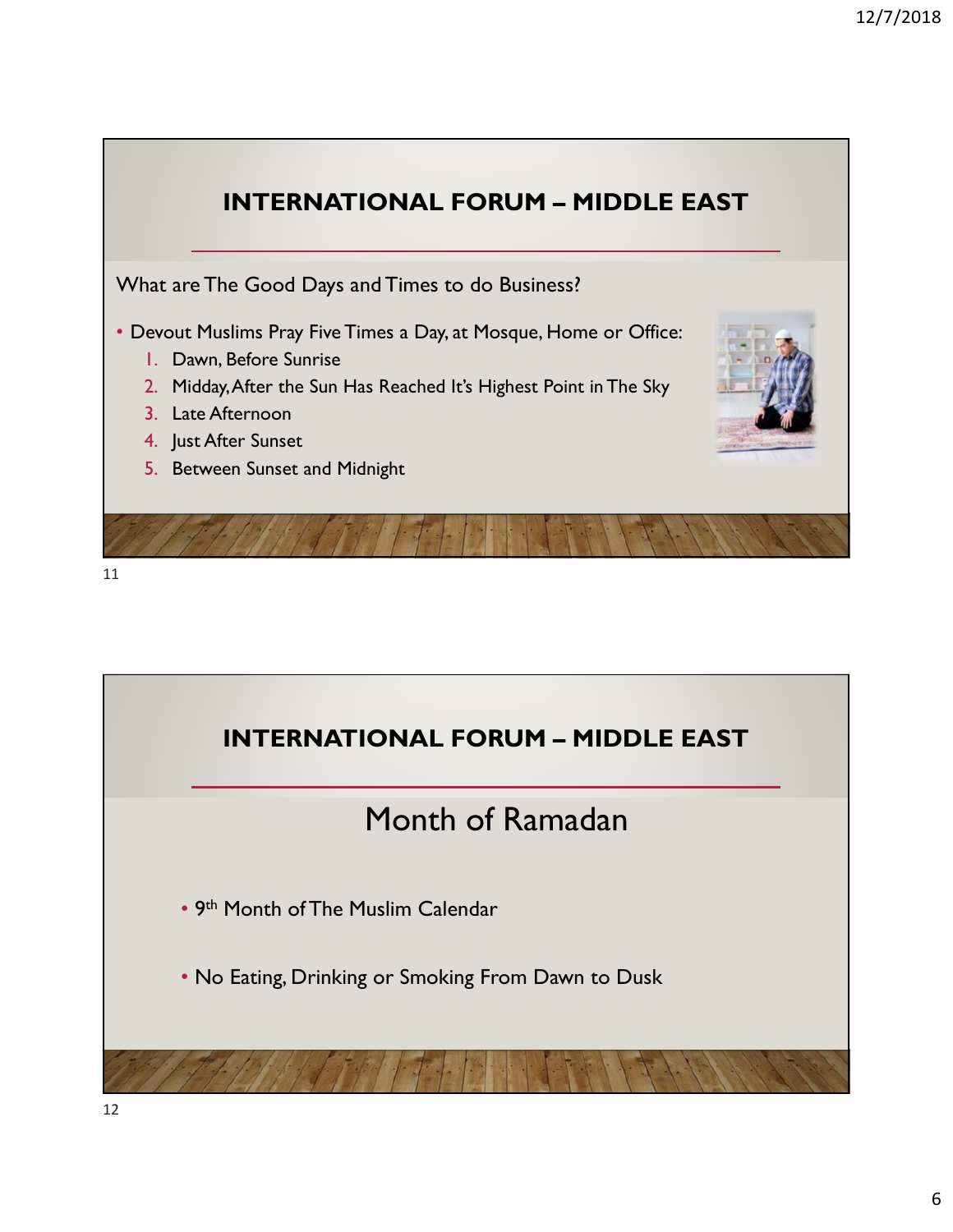

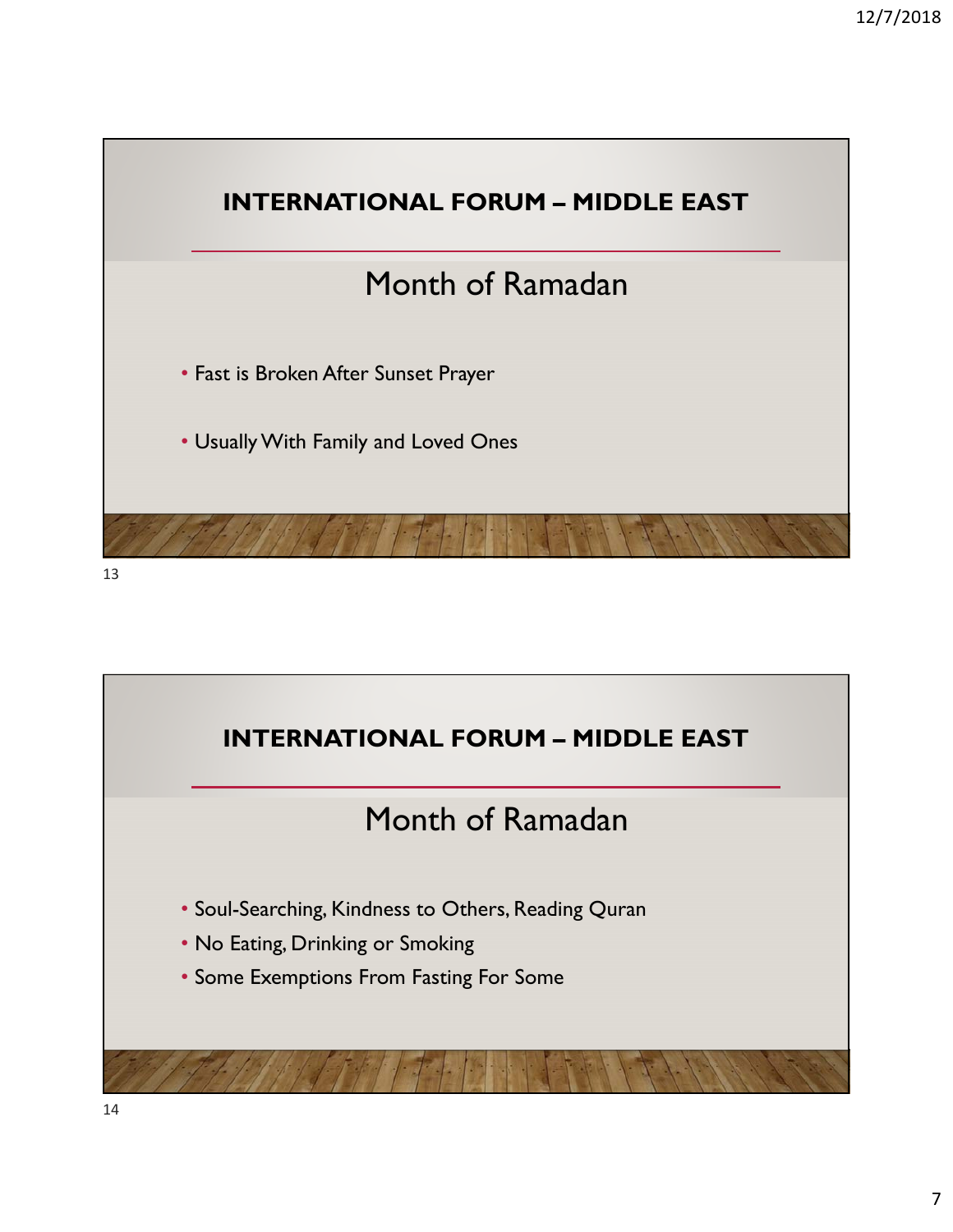

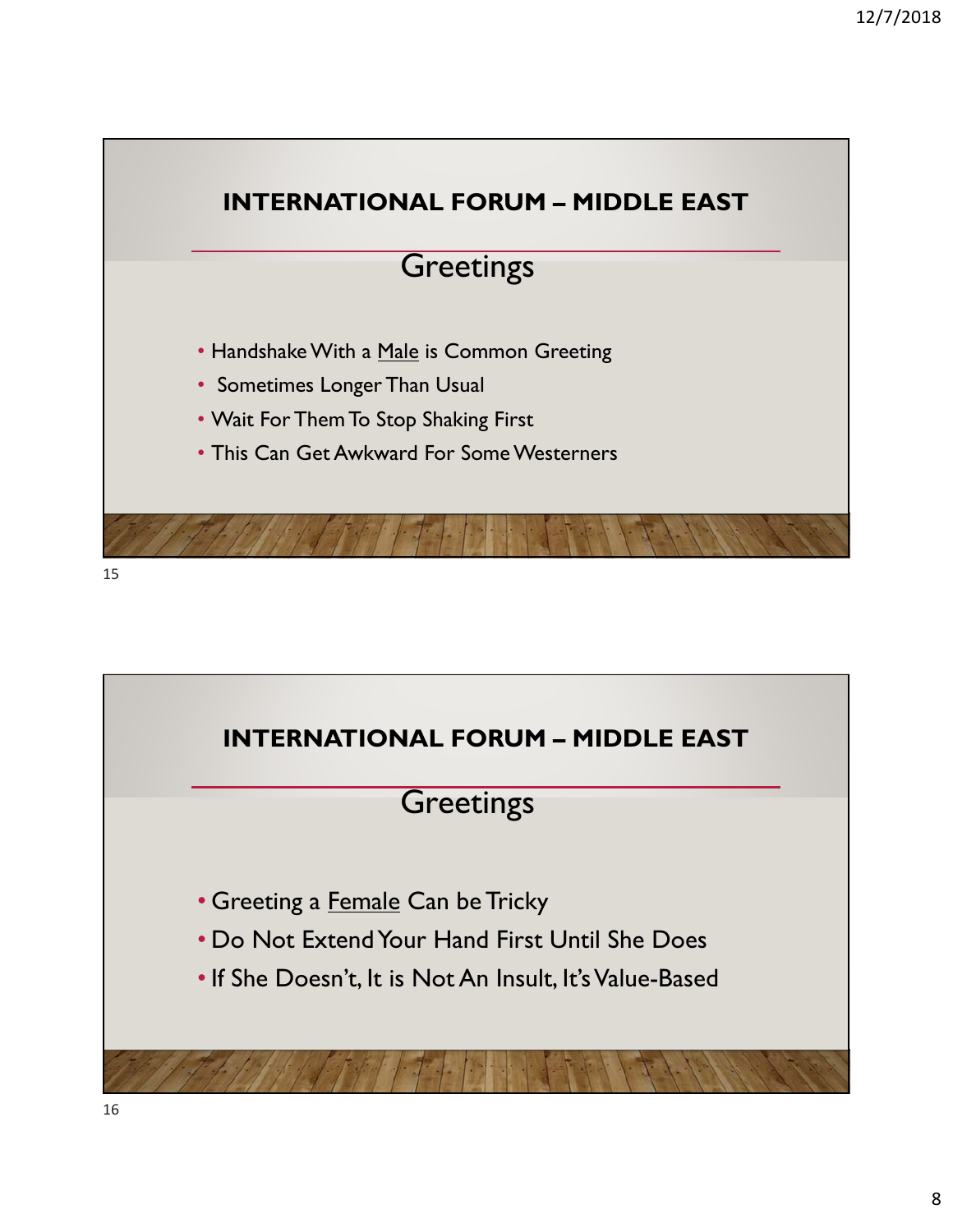

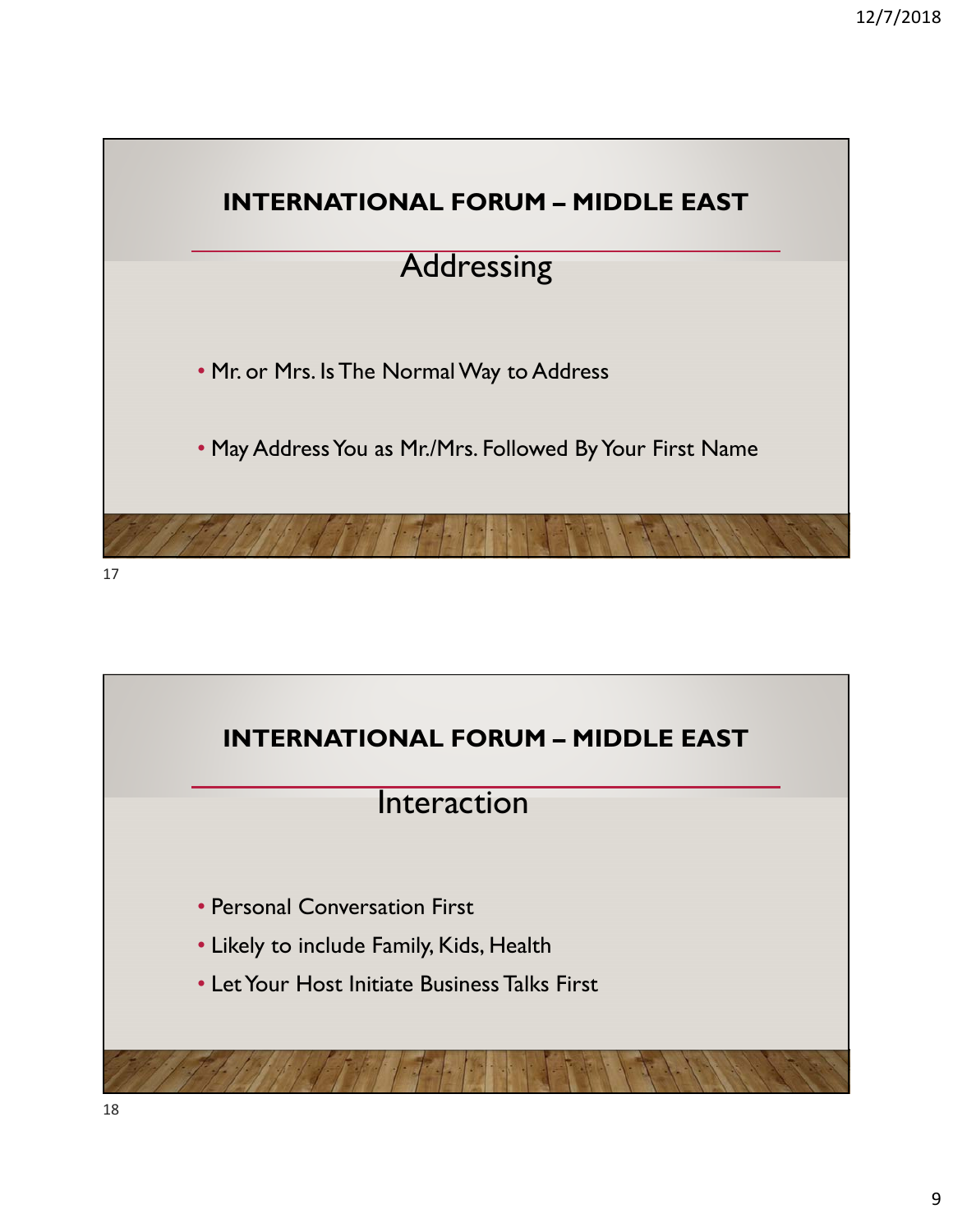

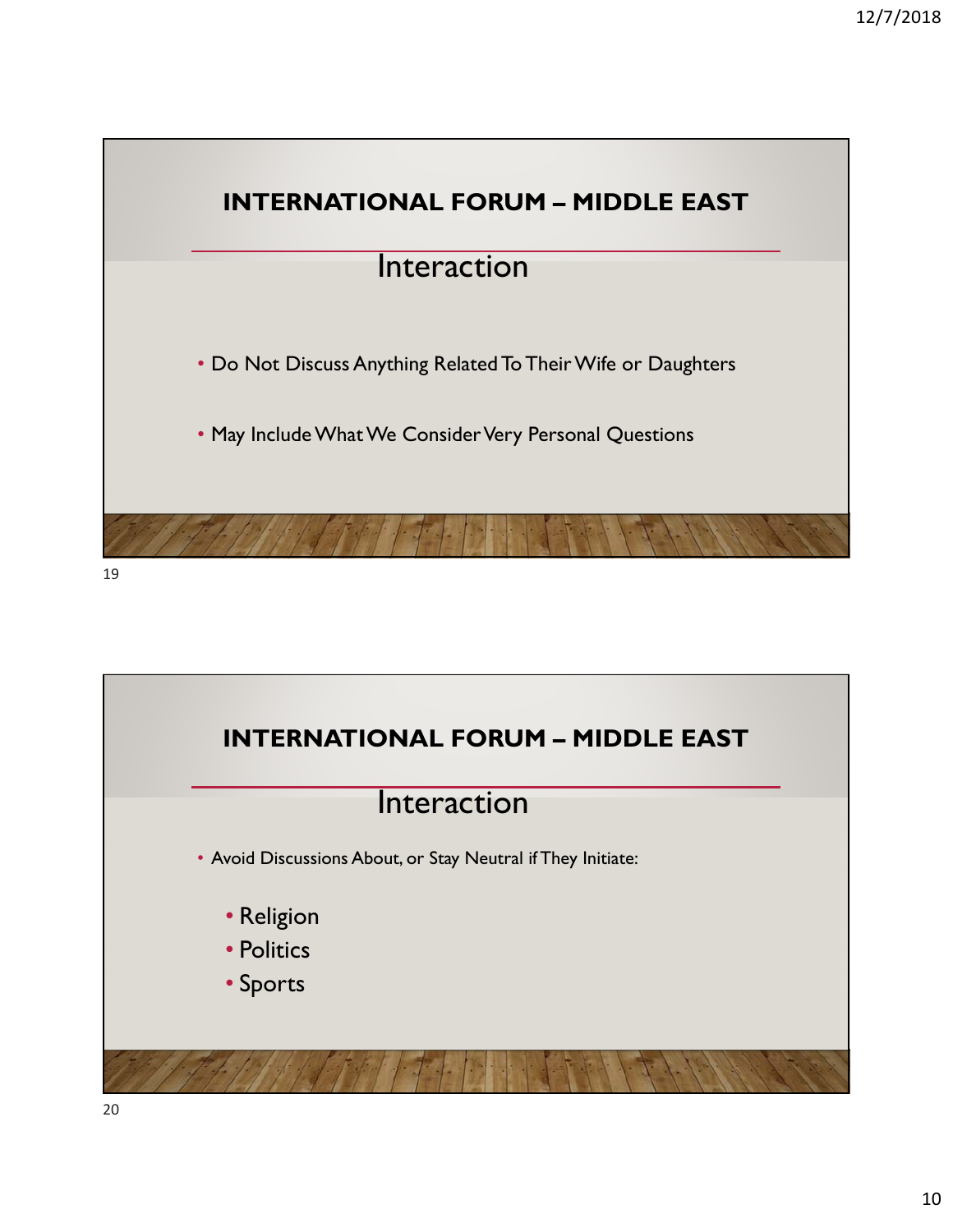

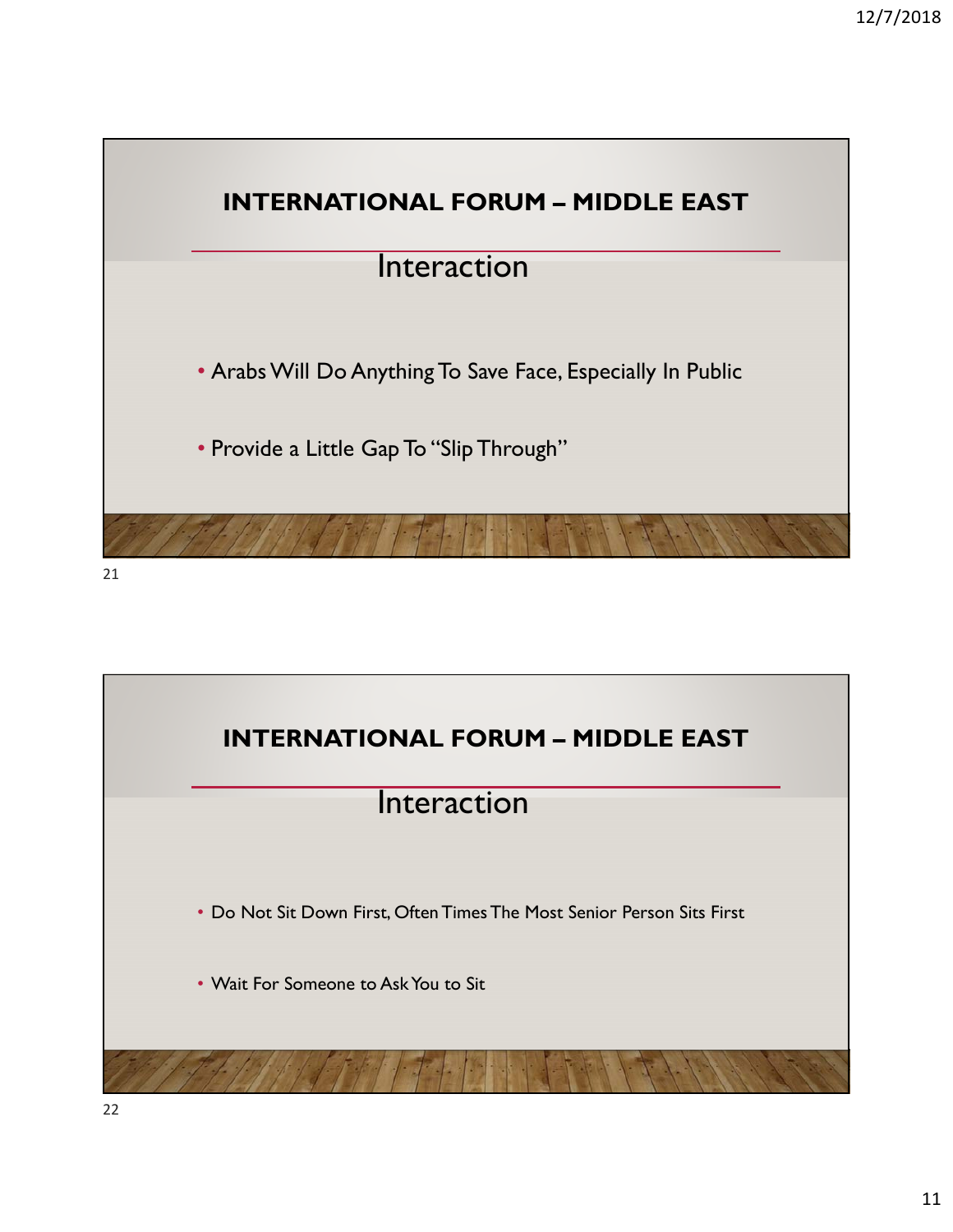

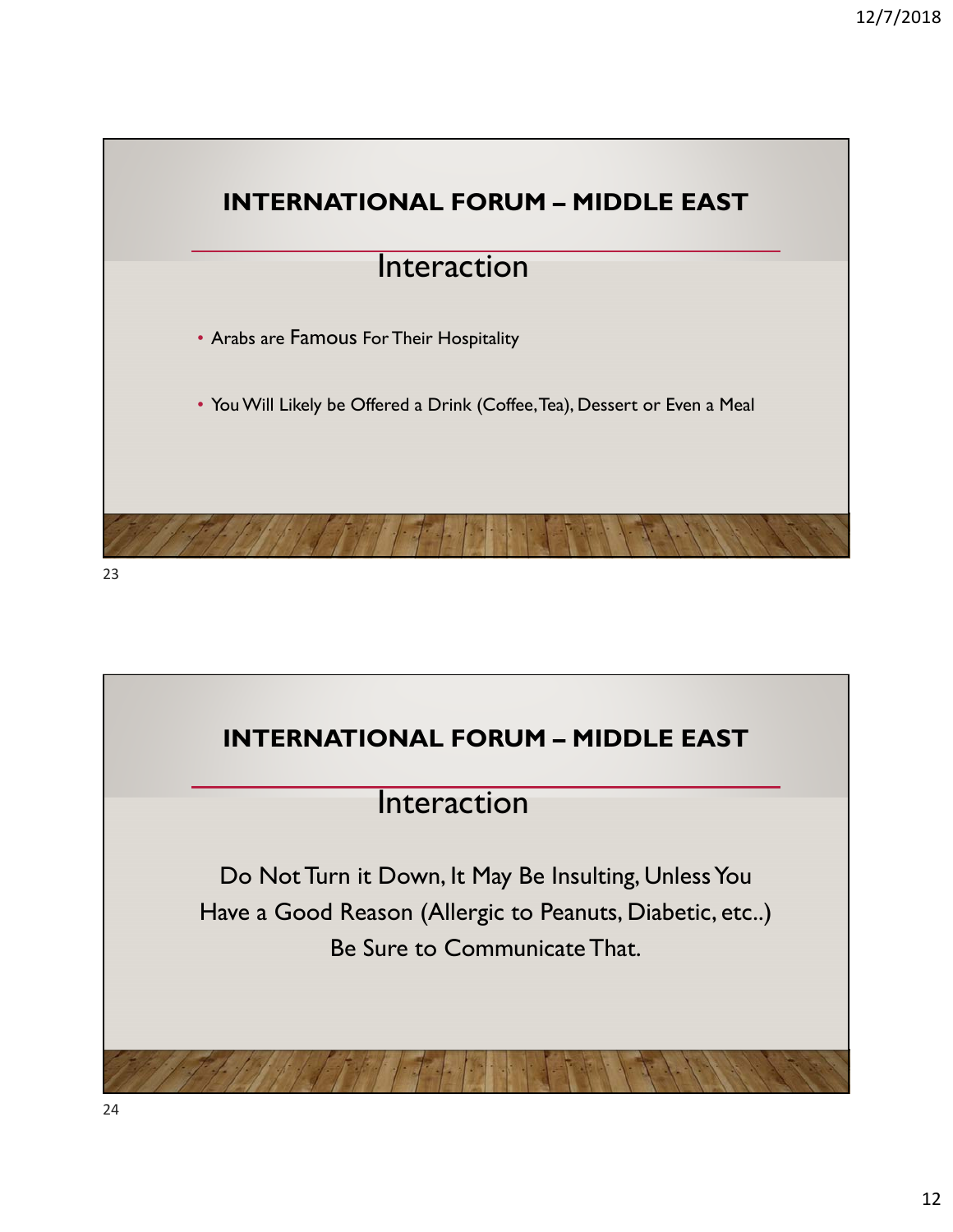

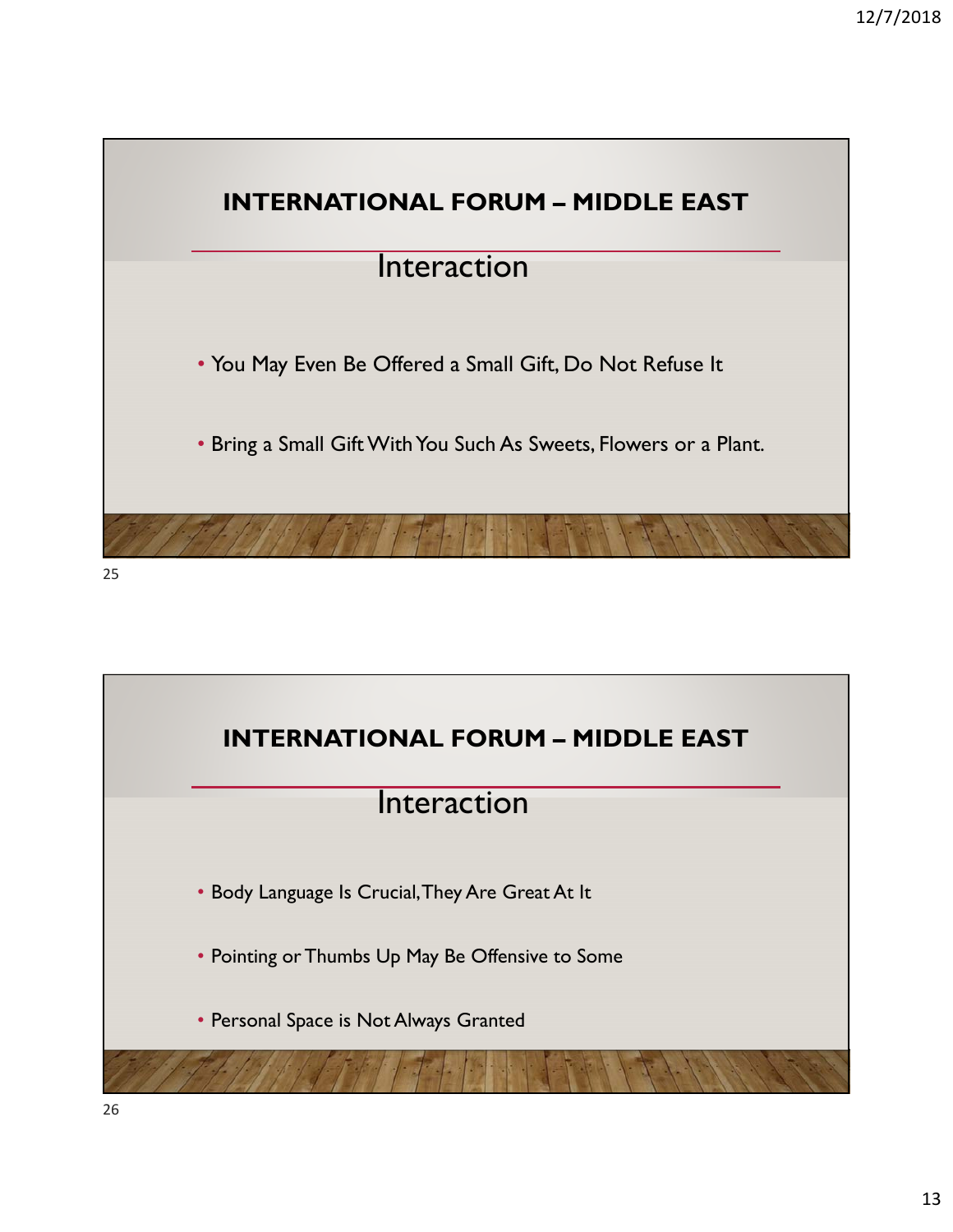

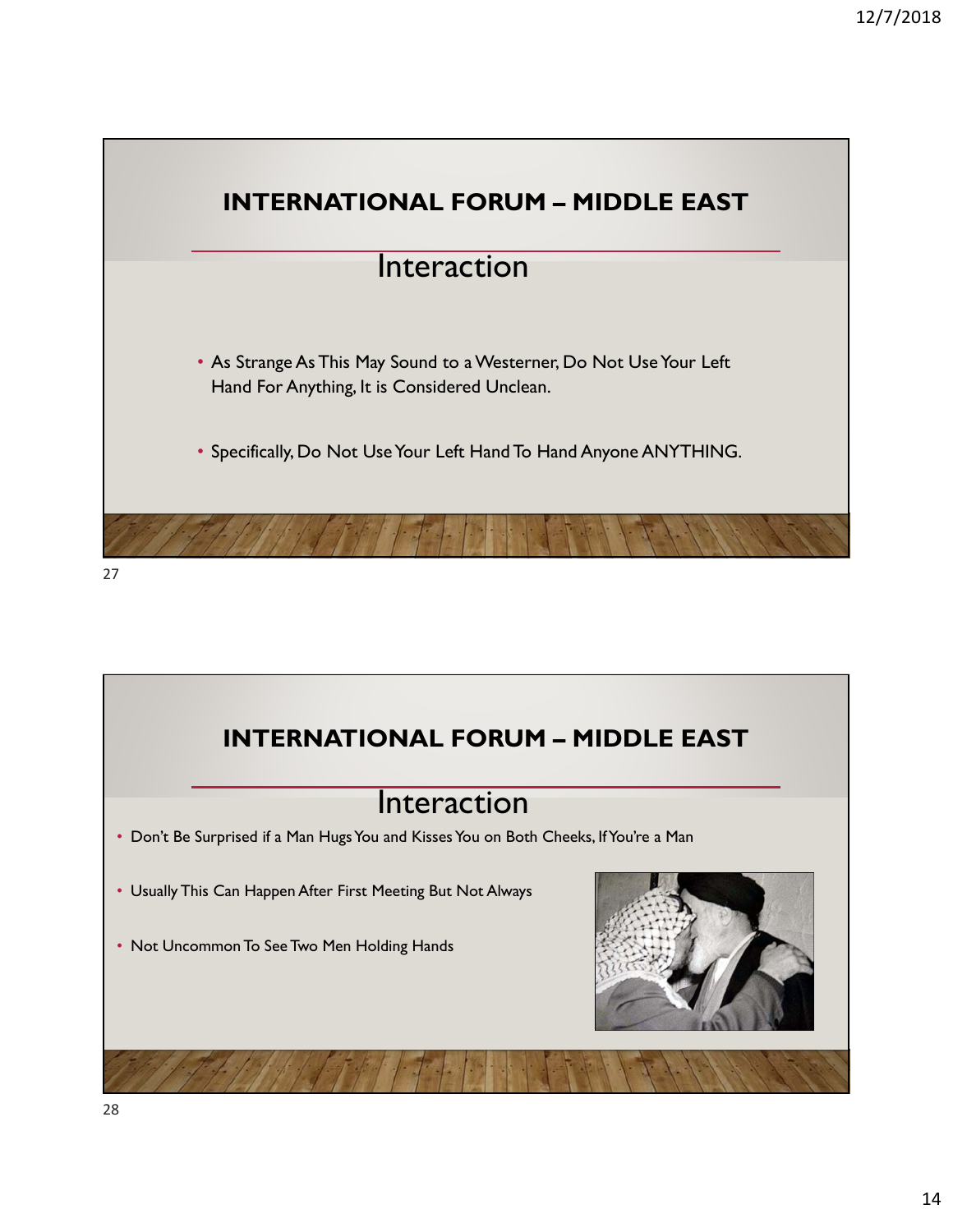

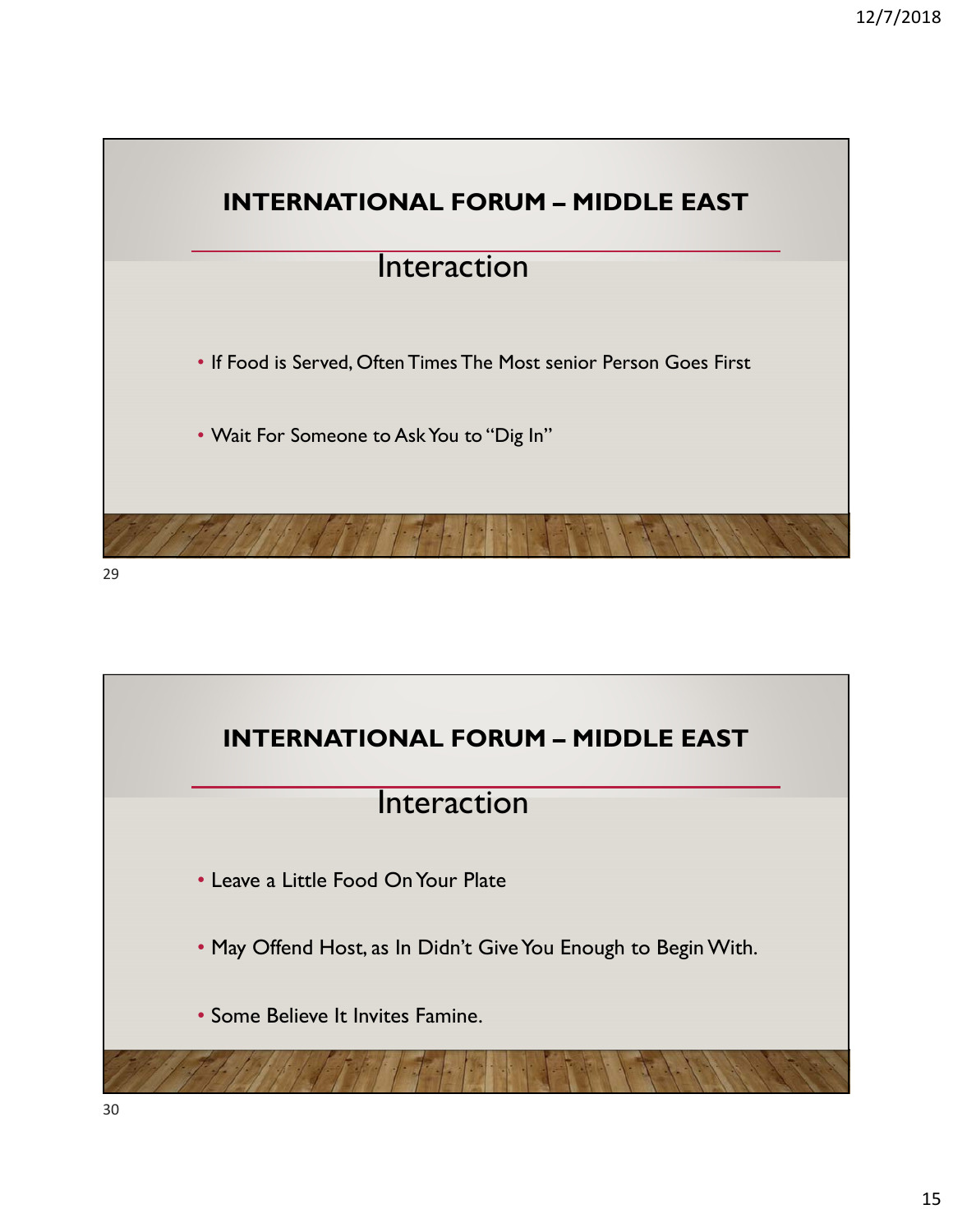

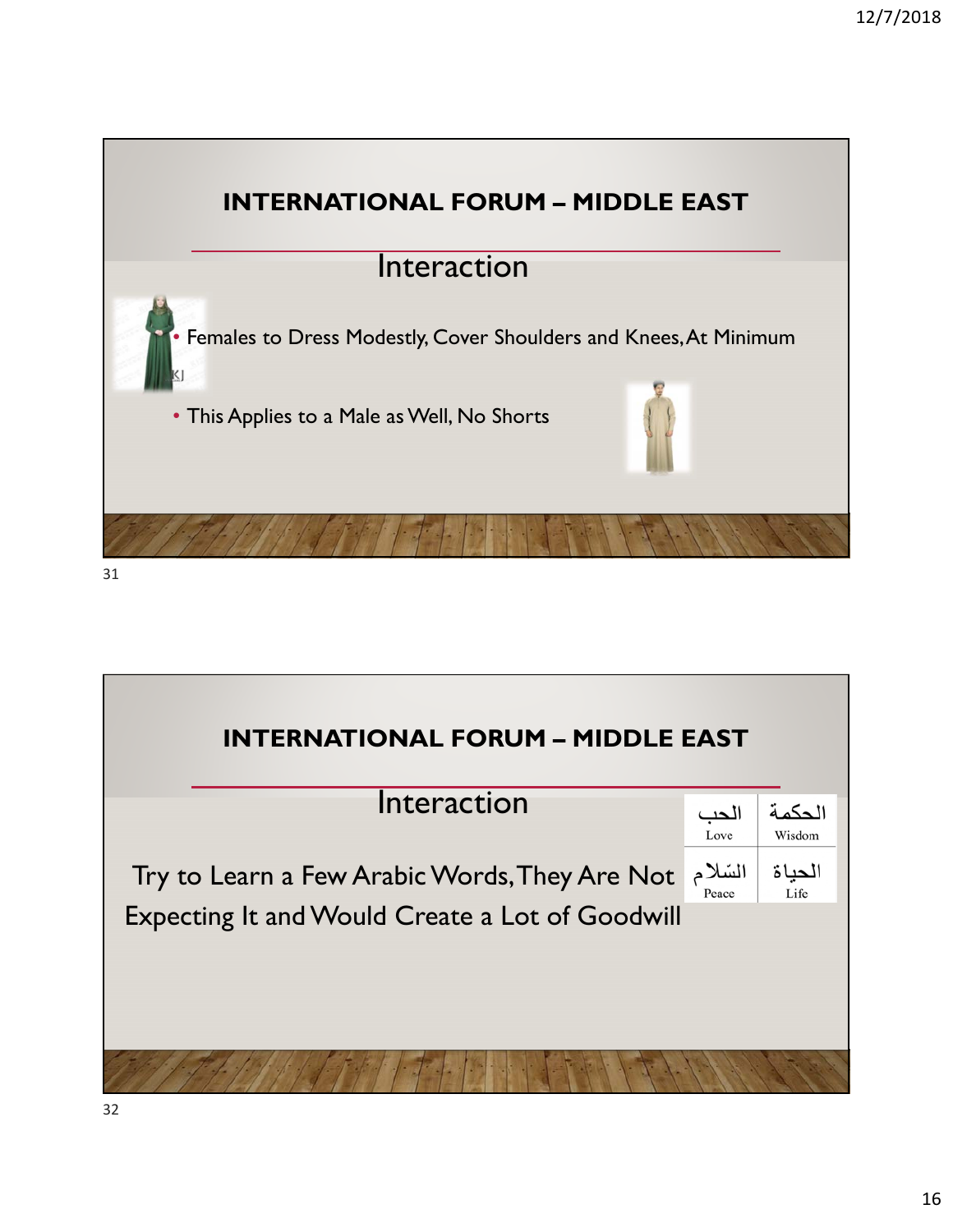

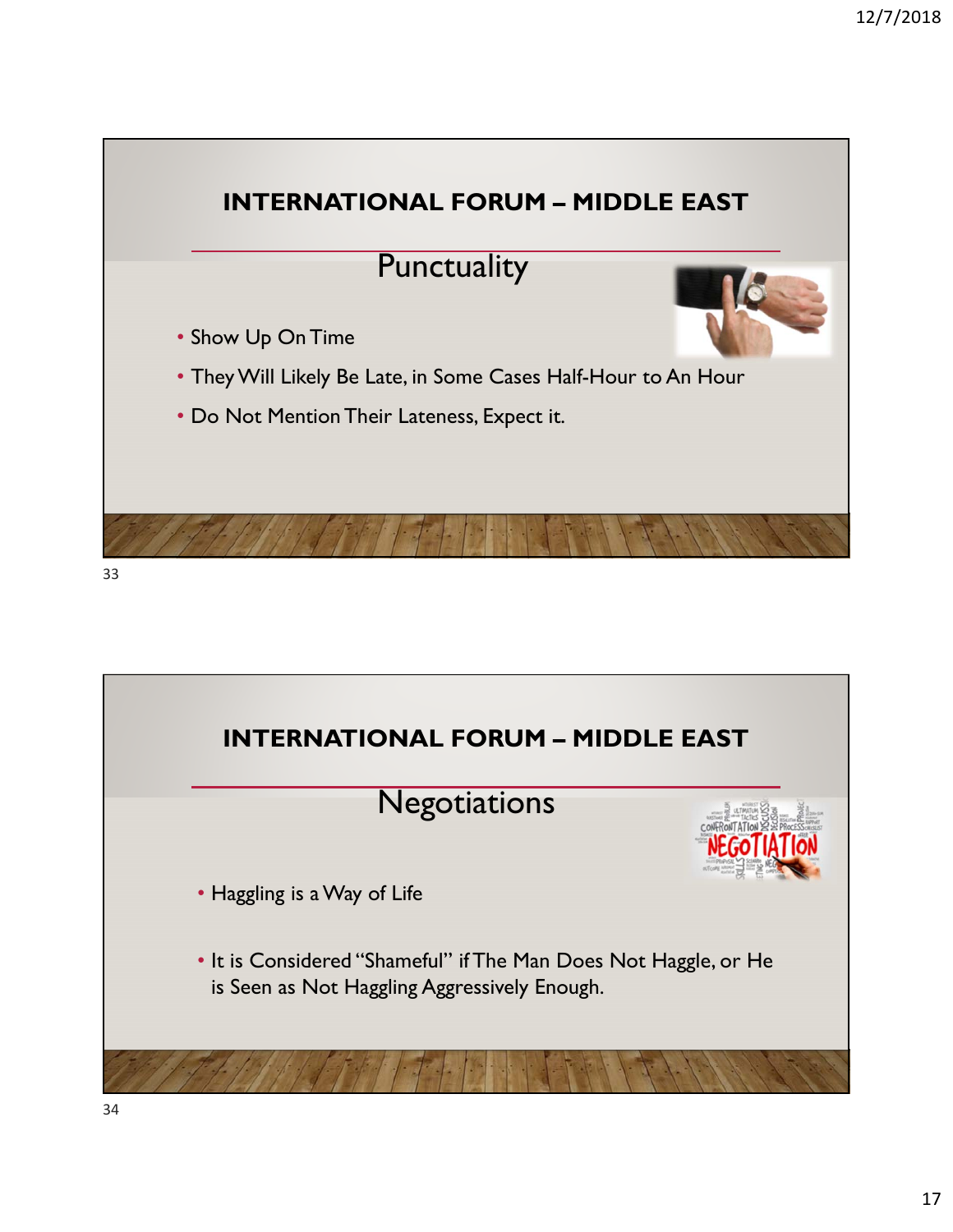

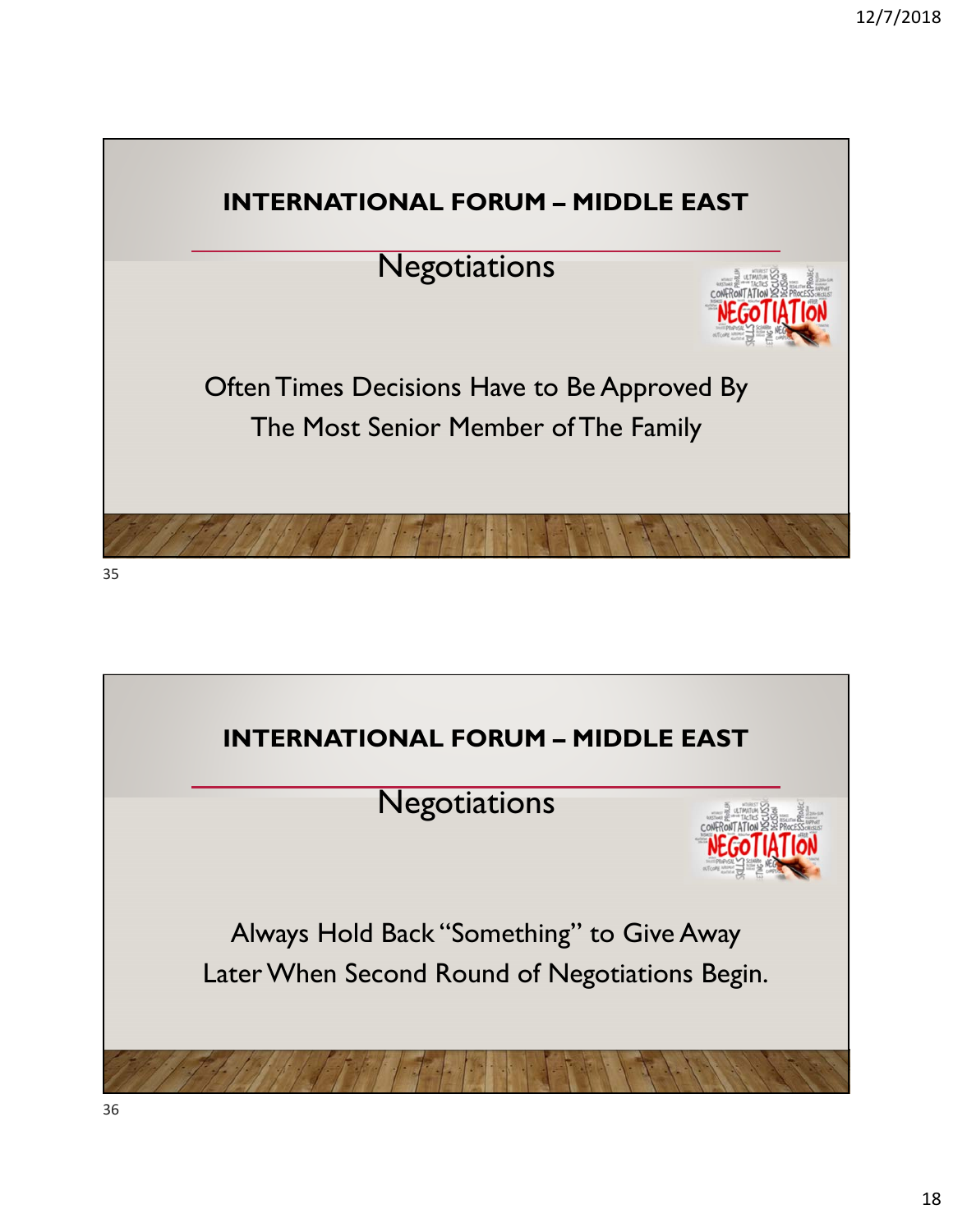

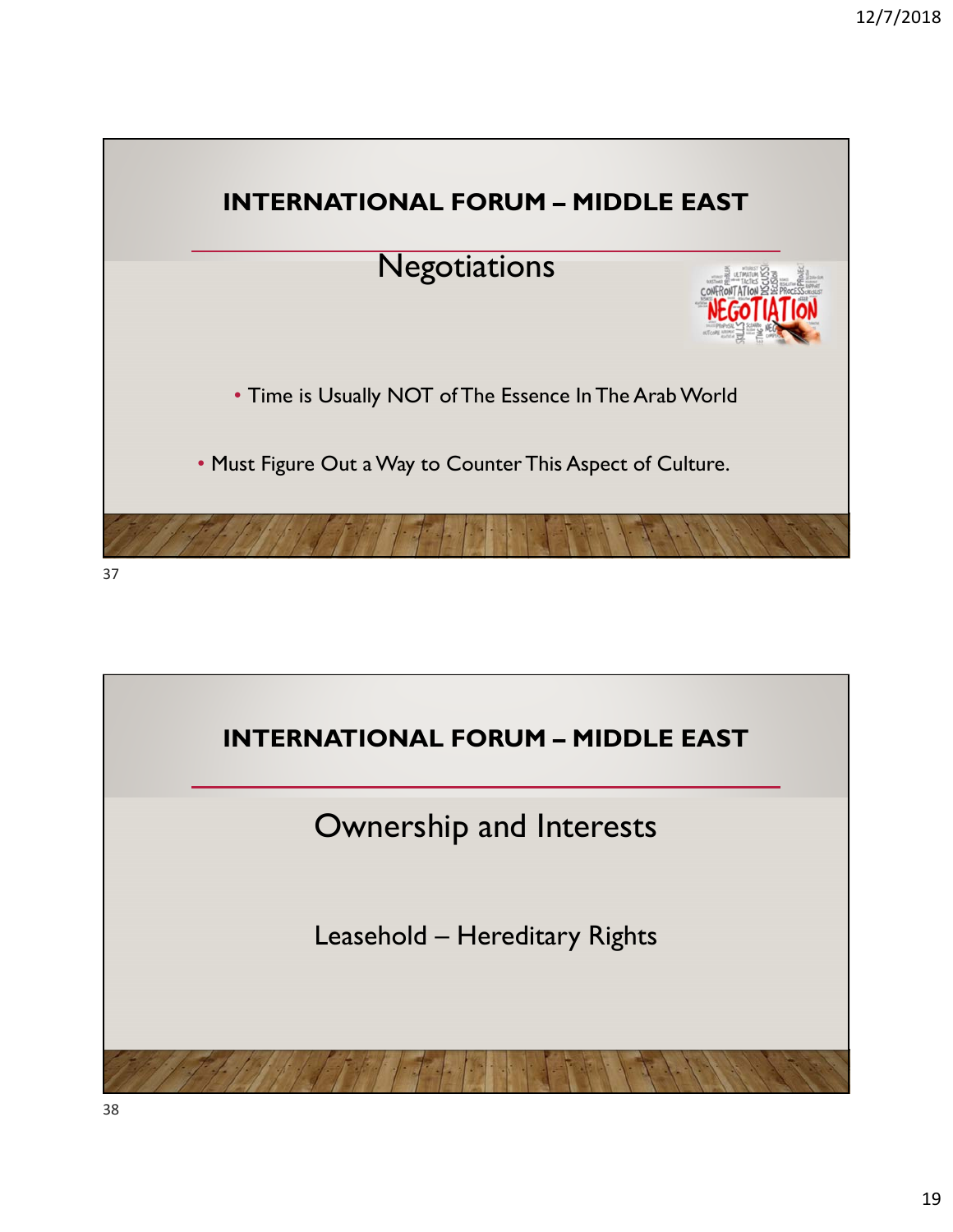

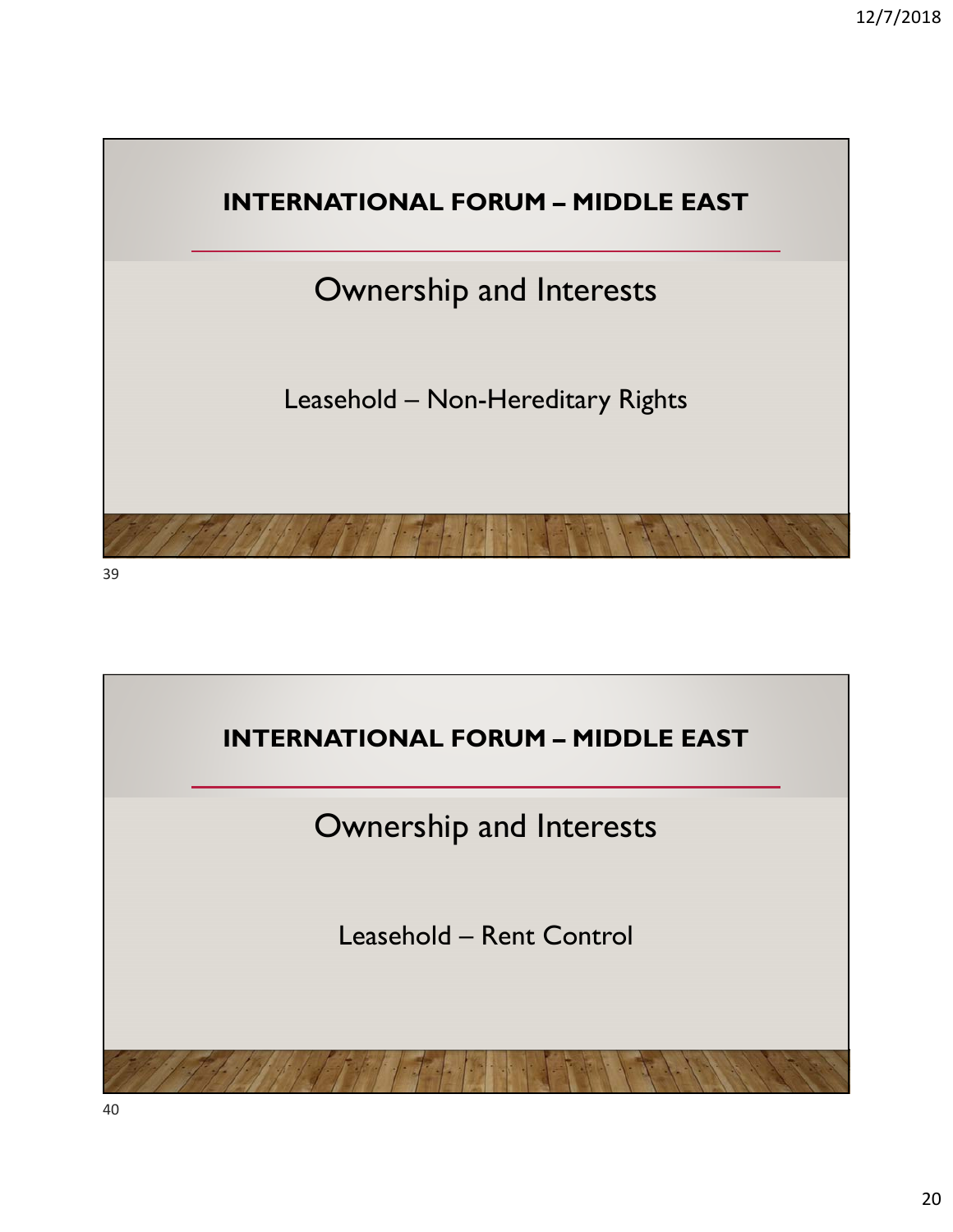

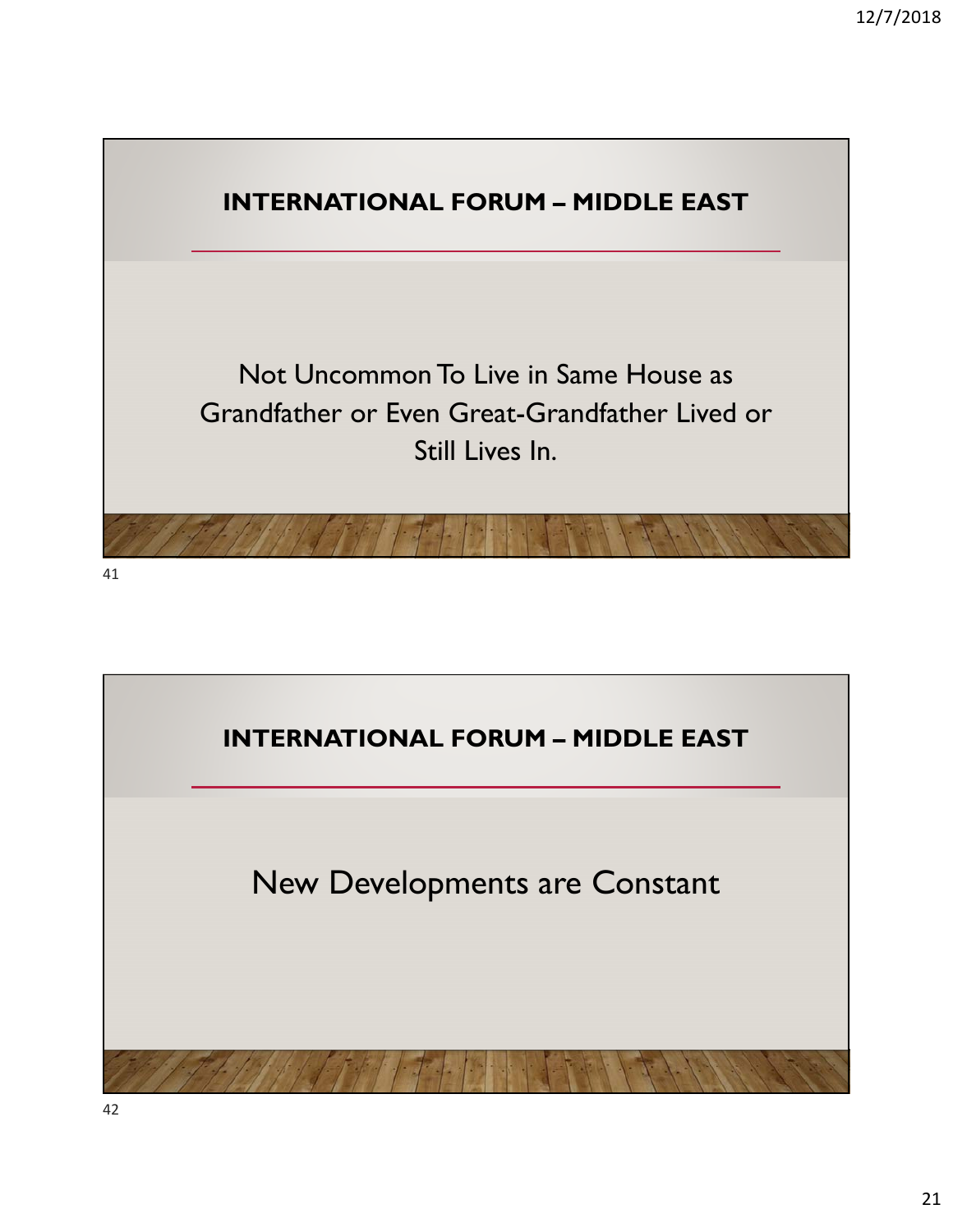![](_page_21_Picture_1.jpeg)

![](_page_21_Picture_2.jpeg)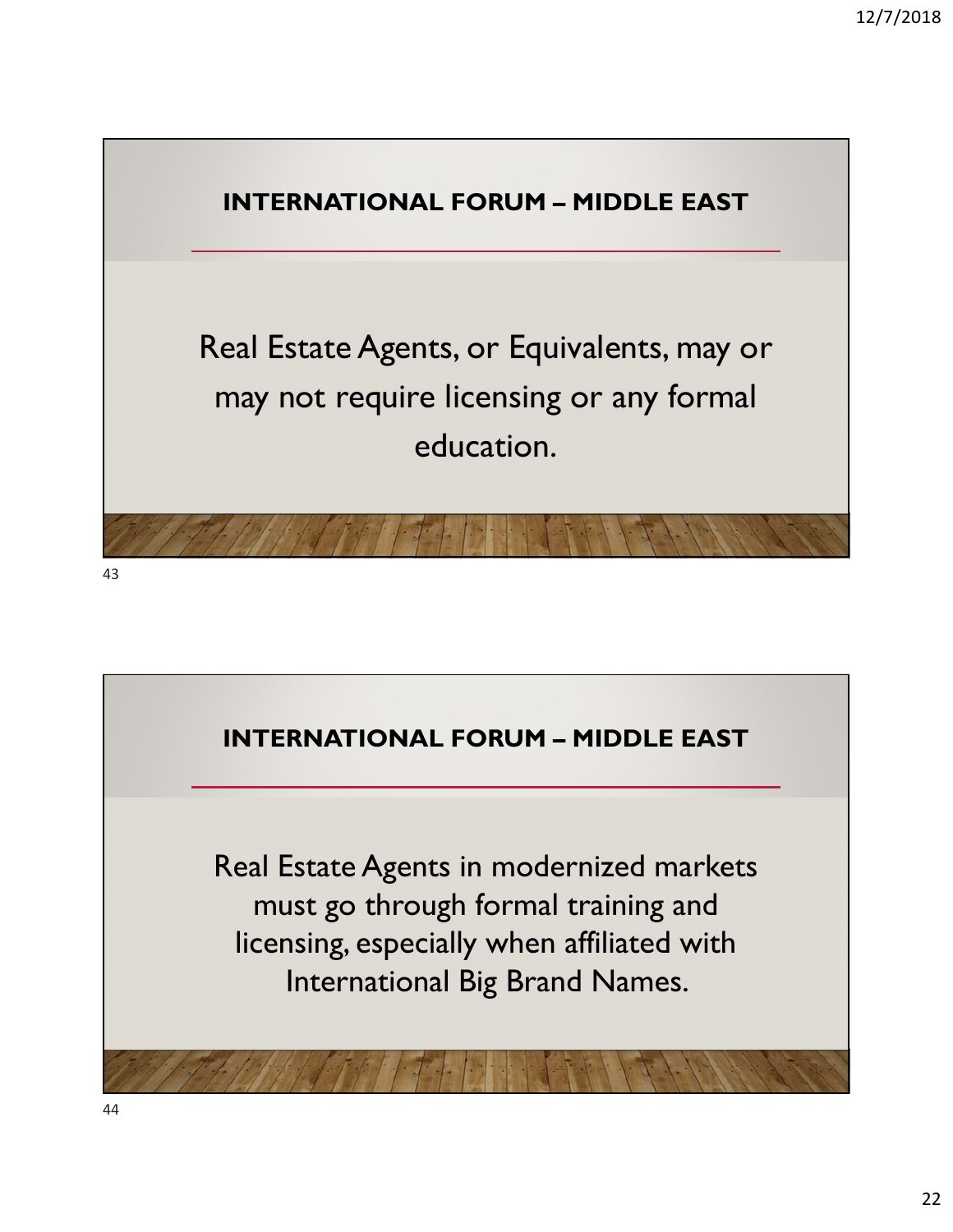![](_page_22_Figure_1.jpeg)

![](_page_22_Picture_2.jpeg)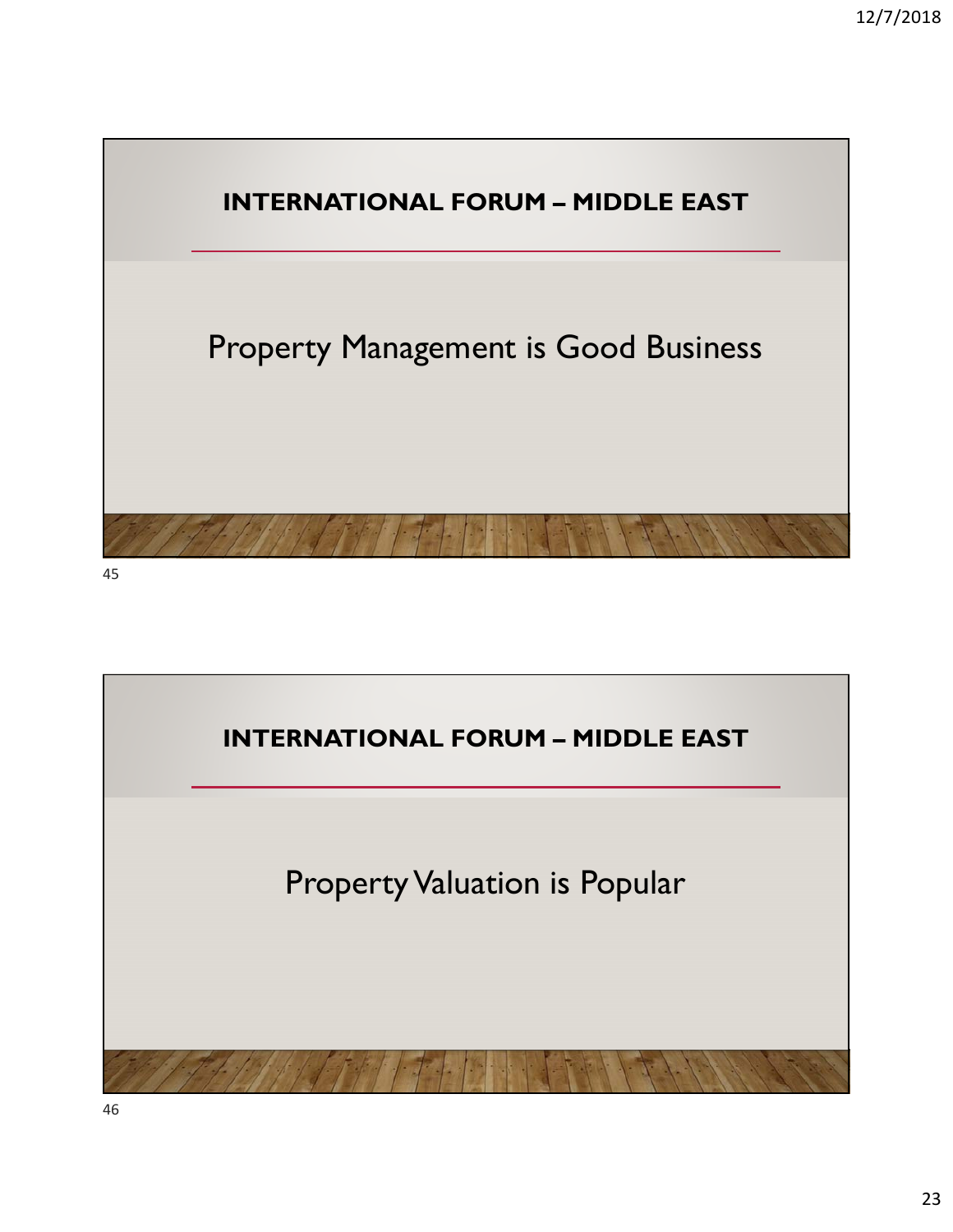![](_page_23_Picture_1.jpeg)

![](_page_23_Picture_2.jpeg)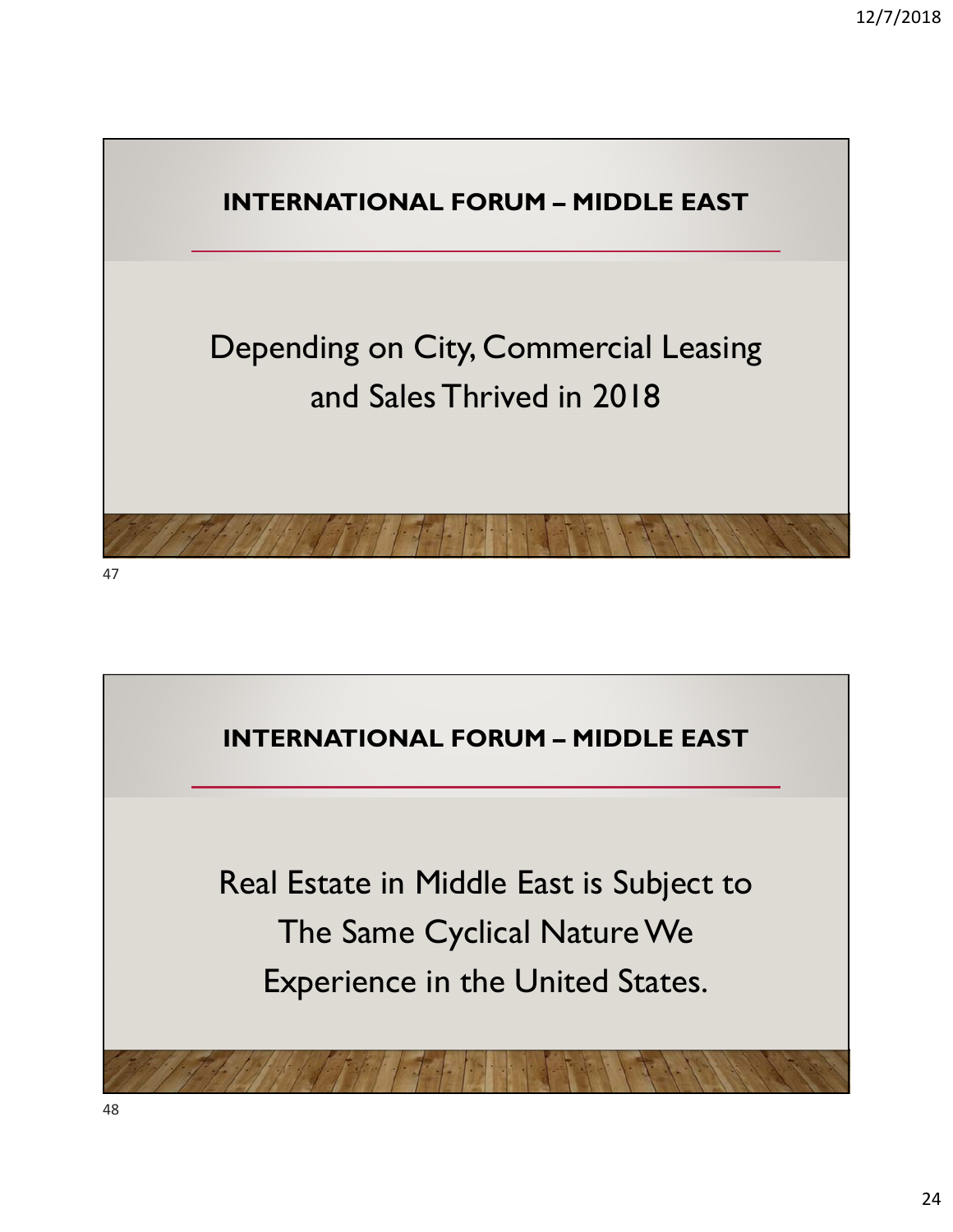![](_page_24_Picture_1.jpeg)

![](_page_24_Picture_3.jpeg)